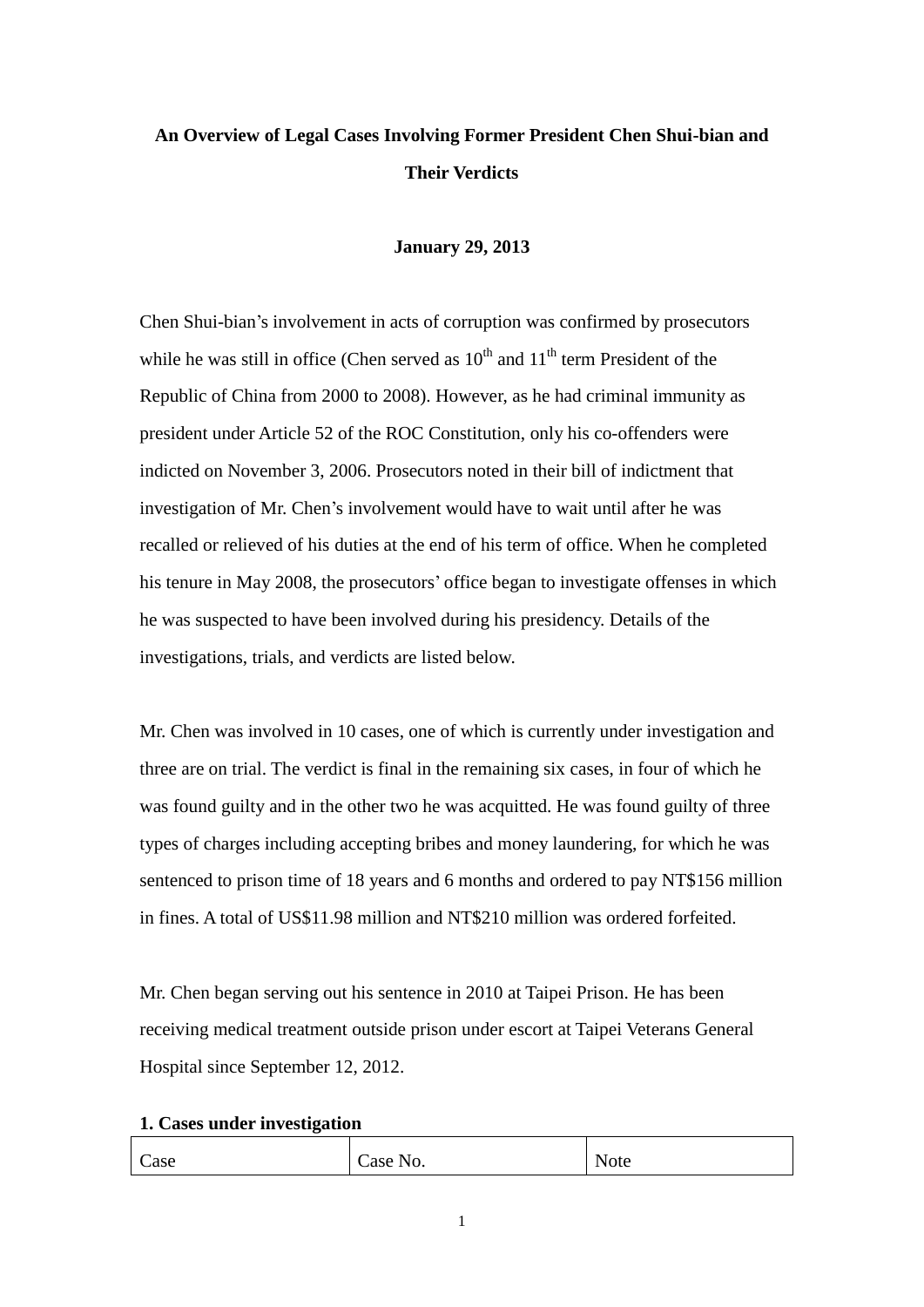| <b>Taishin Financial</b> | 98 Te Ta 1, 99 Te Ta 5 | Under investigation by    |
|--------------------------|------------------------|---------------------------|
| Holdings' acquisition of |                        | the Special Investigation |
| Chang Hwa Bank           |                        | Division of the Supreme   |
|                          |                        | Prosecutors' Office       |

## **2. Cases on trial**

| No. | Case                                    | Current status                                  |
|-----|-----------------------------------------|-------------------------------------------------|
| 1   | Embezzling from the state               | A public indictment was filed against Mr.       |
|     | fund;<br>affairs<br>money               | Chen.<br>However,<br>the<br>Supreme<br>Court    |
|     | laundering in the Nangang               | remanded the case to the Taiwan High Court      |
|     | Exhibition Hall construction            | in document 101 Tai Shang No. 3895 dated        |
|     | project (trial in the second            | July 26, 2012. The case is currently under      |
|     | instance)                               | trial at the Taiwan High Court.                 |
| 2   | Second phase of financial               | After a public indictment was filed, Mr.        |
|     | reform                                  | Chen was acquitted by the court of first        |
|     | (Cathay Financial Holdings'             | instance. Prosecutors appealed to the           |
|     | acquisition of United World             | Taiwan High Court, which overturned the         |
|     | <b>Chinese Commercial Bank)</b>         | verdict and sentenced him to a prison term      |
|     | (Remanded by court of third             | of 18 years. However, in document 101 Tai       |
|     | instance to court of second             | Shang No. 6482, the Supreme Court               |
|     | instance for retrial)                   | remanded the Cathay Financial Holdings          |
|     |                                         | and United World Chinese Commercial             |
|     |                                         | Bank merger and money laundering case to        |
|     |                                         | the Taiwan High Court for retrial.              |
|     | Unlawful possession<br>$\left  \right $ | Prosecutors have filed a public indictment      |
|     | official documents from the             | and the case is on trial at the Taipei District |
|     | Office of the President (trial          | Court. No verdict has been rendered yet.        |
|     | in the first instance)                  |                                                 |

### **3. Cases with final verdicts**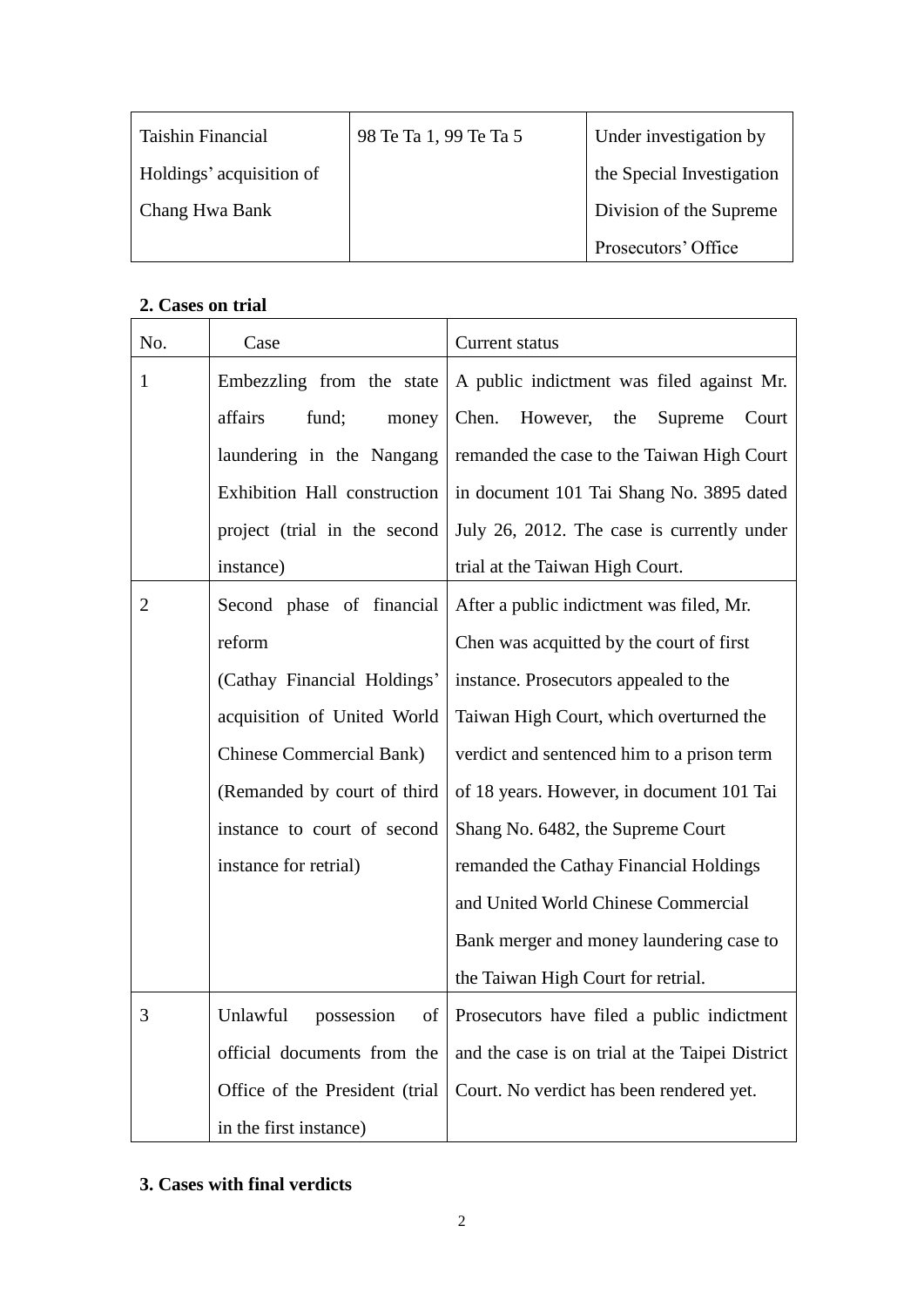| No.                 | Case                                                                                                                                                                                                                                                                                                                          | Final verdict                                                                                                                                                                                                                                                                                            |
|---------------------|-------------------------------------------------------------------------------------------------------------------------------------------------------------------------------------------------------------------------------------------------------------------------------------------------------------------------------|----------------------------------------------------------------------------------------------------------------------------------------------------------------------------------------------------------------------------------------------------------------------------------------------------------|
| 1                   | Accepting bribes in the<br>Longtan land purchase<br>(appeal dismissed<br>deal<br>and verdict upheld by the<br>Supreme<br>Court<br>on<br>November 11, 2010)                                                                                                                                                                    | Principal penalty: 11 years' imprisonment and<br>NT\$150 million fine<br>Accessory penalty: Deprivation of citizen's rights<br>for 9 years, forfeiture of seized illicit gains of<br>illicit<br>US\$9,279,952.22, and<br>gains<br>of<br>US\$2,700,049.78 not yet seized to be recovered<br>and forfeited |
| $\overline{2}$<br>3 | Accepting bribes<br>from<br>Diana Chen to pave her<br>way to a higher position<br>(appeal dismissed<br>and<br>verdict upheld by<br>the<br>Supreme<br>Court<br>on<br>November 11, 2010)<br>Money laundering in the<br>Longtan land purchase<br>(appeal dismissed<br>deal<br>and verdict upheld by the<br>Supreme Court on July | Principal penalty: 8 years' imprisonment and<br>NT\$5 million fine<br>Accessory penalty: Deprivation of citizen's rights<br>for 4 years and forfeiture of illicit gains of NT\$10<br>million<br>2 years' imprisonment and NT\$3<br>million fine                                                          |
| 4                   | 26, 2012)<br>Second phase of financial<br>reform<br>(Yuanta<br>Pacific<br>Core<br>Securities' acquisition of<br>Fuhwa<br>Financial<br>Holdings)<br>dismissed<br>(appeal<br>and<br>verdict upheld by<br>the<br>Supreme<br>Court<br>on                                                                                          | Supreme Court rejected appeal in document 101<br>Tai Shang No. 6482 and upheld the final verdict<br>of 10 years' imprisonment and NT\$100 million<br>fine. Illicit gains of NT\$200 million were ordered<br>forfeited.                                                                                   |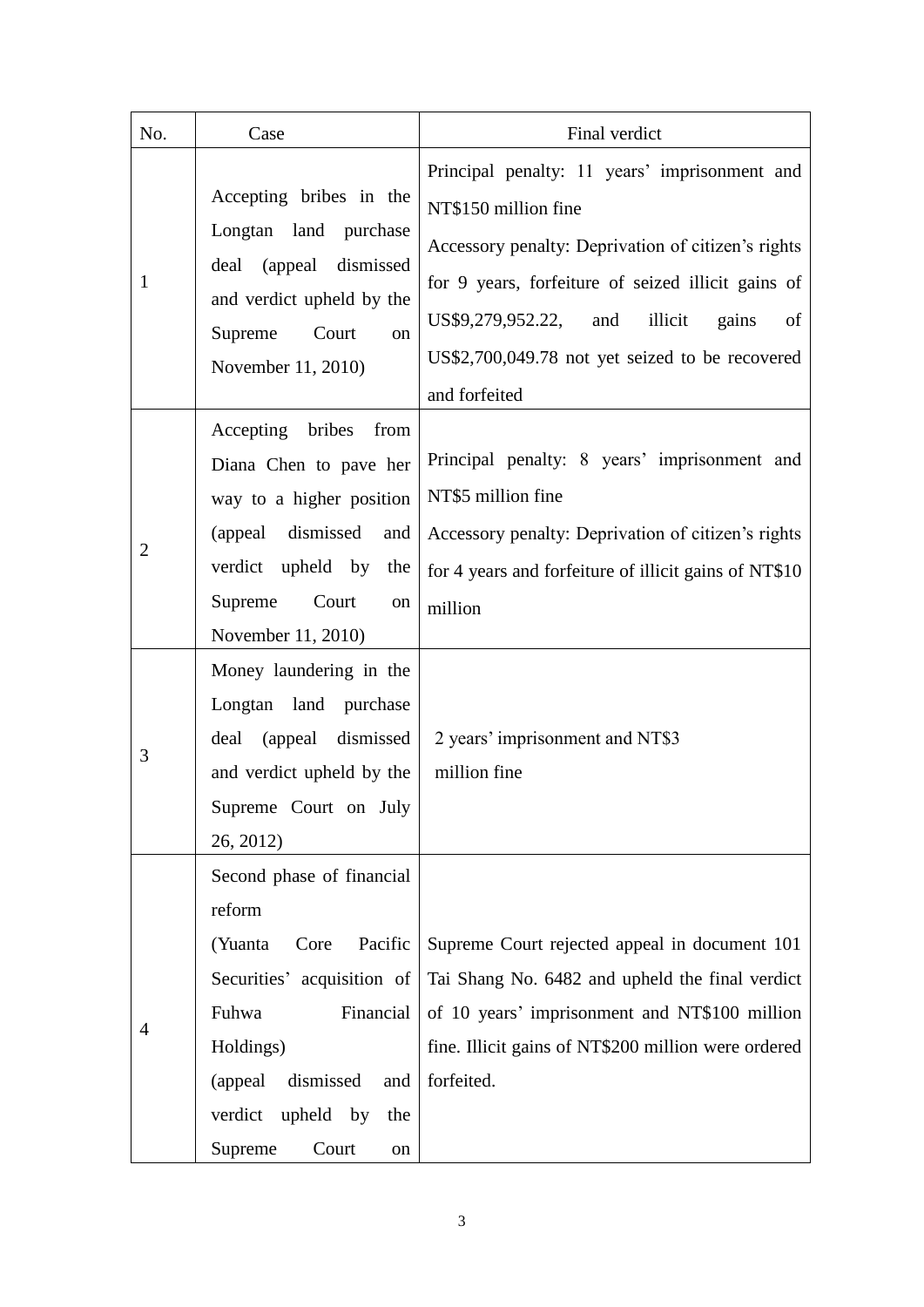|   | December 20, 2012)                                  |            |  |
|---|-----------------------------------------------------|------------|--|
| 5 | Jeffrey Koo Jr.'s political<br>donation<br>(appeal) | Not guilty |  |
|   | dismissed and verdict                               |            |  |
|   | upheld by the Supreme                               |            |  |
|   | Court on July 26, 2012)                             |            |  |
|   | Embezzlement of secret                              |            |  |
| 6 | diplomatic funds (appeal                            | Not guilty |  |
|   | dismissed and verdict                               |            |  |
|   | upheld by the Supreme                               |            |  |
|   | Court on November 11,                               |            |  |
|   | 2010)                                               |            |  |

Notes:

- 1. For the two finalized cases involving bribery connected to the Longtan land purchase and Diana Chen's bribery, the Taiwan High Court ruled that Mr. Chen should serve prison time of 17 years and 6 months. He began serving his sentence on November 11, 2010.
- 2. For the three finalized cases involving bribery connected to the Longtan land purchase, Diana Chen's bribery, and money laundering in the Longtan land purchase deal, the Taiwan High Court ruled on November 1, 2012 that Mr. Chen should serve prison time of 18 years and 6 months and be fined a total of NT\$156 million.
- 3. The abovementioned prison time does not include the prison term for the recently finalized Yuanta-Fuhwa case.
- 4. Execution of accessory penalties: The accessory penalties imposed in the court rulings in the Longtan land purchase bribery case and Diana Chen bribery case were delegated to the Taipei District Prosecutors Office for execution. Some US\$5,433,515.30 in negotiable securities confiscated are currently being liquidated. The Taipei District Prosecutors Office has also confiscated property of Wu Shu-jen, totaling some NT\$9,395,330 in accounts under the names of Wu Shu-jen and Wu Ching-mao. The Taipei District Prosecutors Office has requested in writing that land and structures concerned be frozen, and is now in the process of liquidating said property.